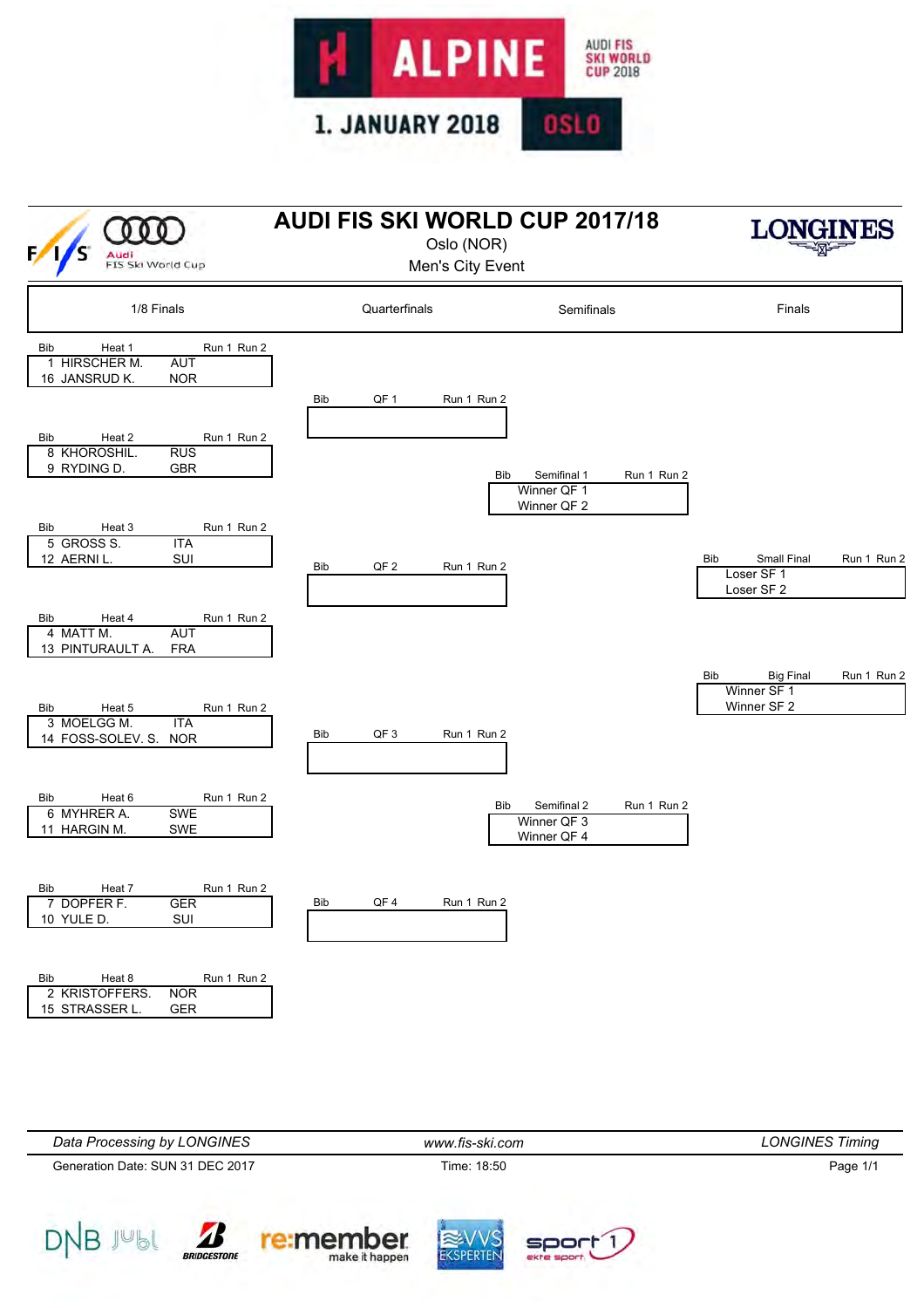

| (000<br>Audi<br>FIS Ski World Cup                                                                      |                                                                                                                                       | <b>AUDI FIS SKI WORLD CUP 2017/18</b>                        |                                                            | Oslo (NOR)<br>Men's City Event                                                      |                                                      |                                                              |                                                                         |  |  |
|--------------------------------------------------------------------------------------------------------|---------------------------------------------------------------------------------------------------------------------------------------|--------------------------------------------------------------|------------------------------------------------------------|-------------------------------------------------------------------------------------|------------------------------------------------------|--------------------------------------------------------------|-------------------------------------------------------------------------|--|--|
| 1/8 Finals                                                                                             |                                                                                                                                       | Quarterfinals                                                |                                                            | Semifinals                                                                          |                                                      |                                                              | Finals                                                                  |  |  |
| <b>Bib</b><br>Heat 1<br>1 HIRSCHER M.<br>16 JANSRUD K.<br>Bib<br>Heat 2<br>8 KHOROSHIL.<br>9 RYDING D. | Run 1 Run 2<br>0.00<br>0.00<br><b>AUT</b><br>NOR +0.10 +0.10<br>Run 1 Run 2<br>RUS +0.15 +0.18<br><b>GBR</b><br>0.00<br>0.00          | QF <sub>1</sub><br>Bib<br>1 HIRSCHER M.<br>9 RYDING D.       | Run 1 Run 2<br>$+0.02 +0.09$<br>0.00<br>0.00<br><b>Bib</b> | Semifinal 1<br>9 RYDING D.<br>4 MATT M.                                             | Run 1 Run 2<br>DNF +0.15<br>0.00<br>0.00             |                                                              |                                                                         |  |  |
| Heat 3<br>Bib<br>5 GROSS S.<br>12 AERNI L.<br>Bib<br>Heat 4<br>4 MATT M.<br>13 PINTURAULT              | Run 1 Run 2<br><b>ITA</b><br>$+0.23 +0.29$<br>SUI<br>0.00<br>0.00<br>Run 1 Run 2<br><b>AUT</b><br>0.00<br>0.00<br>FRA +0.08 +0.24     | QF <sub>2</sub><br>Bib<br>12 AERNI L.<br>4 MATT M.           | Run 1 Run 2<br>$+0.17 +0.09$<br>0.00<br>0.00               |                                                                                     |                                                      | <b>Small Final</b><br>Bib<br>9 RYDING D.<br>15 STRASSER L.   | Run 1 Run 2<br>$+0.28 +0.10$<br>0.00<br>0.00                            |  |  |
| Bib<br>Heat 5<br>3 MOELGG M.<br>14 FOSS-SOLEV.<br>Bib<br>Heat 6<br>6 MYHRER A.<br>11 HARGIN M.         | Run 1 Run 2<br><b>ITA</b><br>$+0.50$<br><b>DNF</b><br><b>NOR</b><br>0.00<br>0.00<br>Run 1 Run 2<br>SWE DNF<br>0.00<br>SWE +0.50 +0.61 | QF <sub>3</sub><br>Bib<br>14 FOSS-SOLEV.<br>6 MYHRER A.      | Run 1 Run 2<br>DNF +0.83<br>0.00<br>0.00<br><b>Bib</b>     | Semifinal 2<br>6 MYHRER A.                                                          | Run 1 Run 2                                          | Bib<br><b>Big Final</b><br>4 MATT M.<br>6 MYHRER A.          | Run 1 Run 2<br><b>DNF</b><br>$+0.26$<br>0.00<br>0.00                    |  |  |
| <b>Bib</b><br>Heat 7<br>7 DOPFER F.<br>10 YULE D.<br>Heat 8<br>Bib<br>2 KRISTOFFERS.<br>15 STRASSER L. | Run 1 Run 2<br>GER  0.00  +0.04<br>SUI +0.50 0.00<br>Run 1 Run 2<br>NOR +0.02 +1.58<br>GER<br>0.00<br>0.00                            | QF4<br>Bib<br>10 YULE D.<br>15 STRASSER L.                   | Run 1 Run 2<br>0.00<br><b>DNF</b><br>$+0.23$<br>0.00       | 15 STRASSER L.                                                                      | 0.00 0.00<br>$+0.27 +0.20$                           |                                                              |                                                                         |  |  |
| Rk Name<br>1 MYHRER A.<br>2 MATT M.<br>3 STRASSER L.<br>4 RYDING D.<br>Data Processing by LONGINES     | <b>NAT</b><br>SWE<br>AUT<br><b>GER</b><br>GBR                                                                                         | 5 HIRSCHER M.<br>5 AERNI L.<br>5 FOSS-SOLEV. S.<br>5 YULE D. | AUT<br>SUI<br><b>NOR</b><br>SUI                            | 9 JANSRUD K.<br>9 KHOROSHIL. A.<br>9 GROSS S.<br>9 PINTURAULT A.<br>www.fis-ski.com | <b>NOR</b><br><b>RUS</b><br><b>ITA</b><br><b>FRA</b> | 9 MOELGG M.<br>9 HARGIN M.<br>9 DOPFER F.<br>9 KRISTOFFERSEN | <b>ITA</b><br>SWE<br><b>GER</b><br><b>NOR</b><br><b>LONGINES Timing</b> |  |  |
| Generation Date: MON 01 JAN 2018                                                                       |                                                                                                                                       |                                                              |                                                            | Time: 17:54                                                                         |                                                      |                                                              | Page 1/1                                                                |  |  |



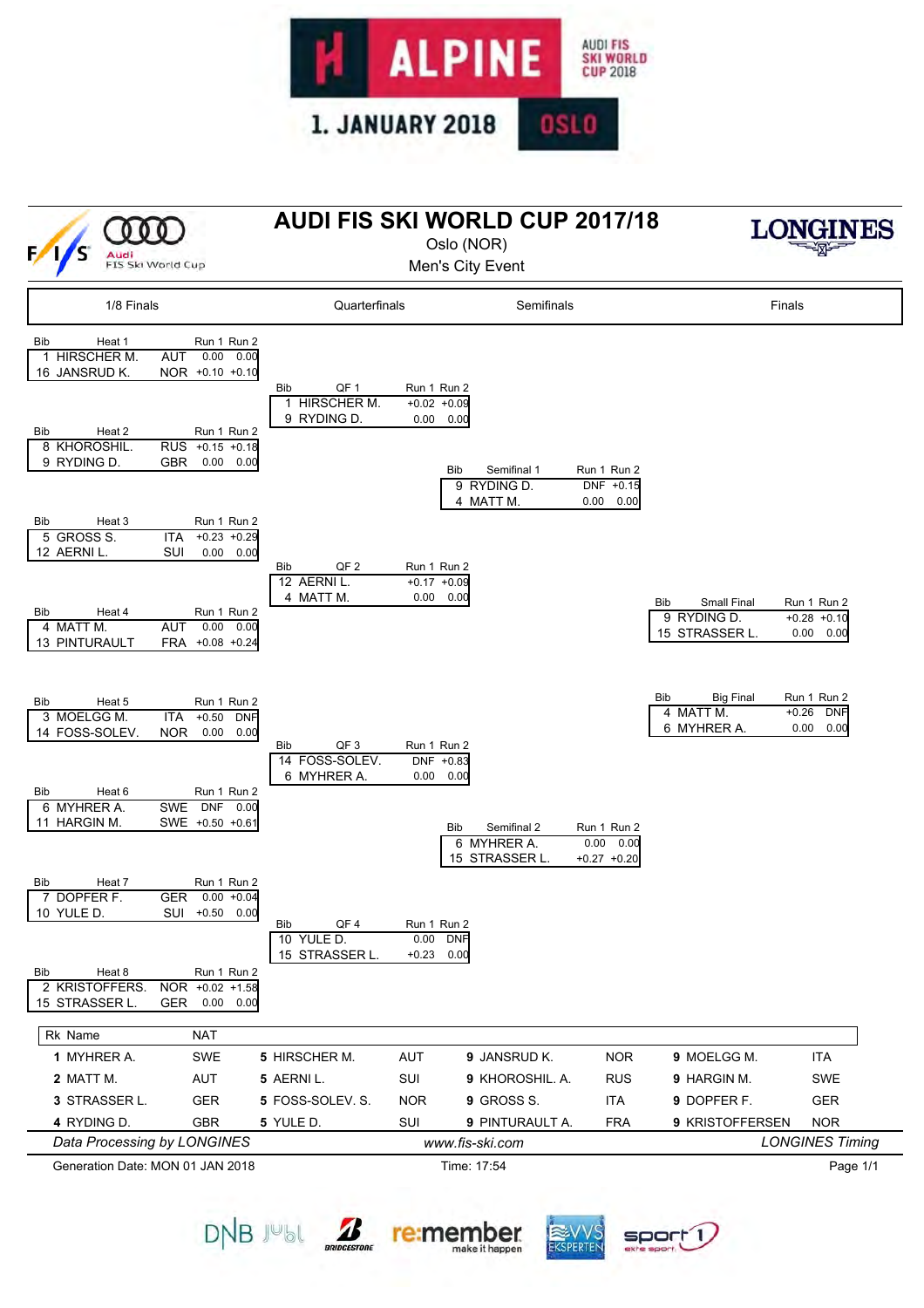



#### 4th MEN'S SLALOM SLALOM FIS WORLD CUP STANDINGS

|                         |                    | <b>Number of Competitors: 43</b> |            |                |                |                          | 12 NOV 2017 Levi | 10 DEC 2017 Val d'Isère<br>1 JAN 2018 Oslo | (FIN)  | (FRA)<br>22 DEC 2017 Madonna di Campiglio (ITA)<br>(NOR) |          |
|-------------------------|--------------------|----------------------------------|------------|----------------|----------------|--------------------------|------------------|--------------------------------------------|--------|----------------------------------------------------------|----------|
| Rank                    | <b>FIS</b><br>Code | Name                             | <b>NSA</b> | 1              | $\mathbf{2}$   | 3                        | 4                | WC-SL Diff.                                |        |                                                          |          |
| 1                       | 53831              | <b>HIRSCHER Marcel</b>           | <b>AUT</b> |                |                | 14 100 100               | 40               | 254                                        |        |                                                          |          |
| $\overline{\mathbf{2}}$ | 422304             | <b>KRISTOFFERSEN Henrik</b>      | <b>NOR</b> | 80             | 80             | 60                       | 15               | 235                                        | $-19$  |                                                          |          |
| 3                       | 501017             | <b>MYHRER Andre</b>              | <b>SWE</b> | $\blacksquare$ | 60             |                          | 24 100           | 184                                        | $-70$  |                                                          |          |
| 4                       | 511983             | <b>AERNI Luca</b>                | SUI        | 50             |                | 80                       | 40               | 170                                        | $-84$  |                                                          |          |
| 5                       | 54170              | <b>MATT Michael</b>              | <b>AUT</b> | 18             | 50             | $\blacksquare$           | 80               | 148                                        | $-106$ |                                                          |          |
| 6                       | 511996             | <b>YULE Daniel</b>               | <b>SUI</b> | 50             | $\blacksquare$ | 50                       | 40               | 140                                        | $-114$ |                                                          |          |
| 7                       | 422082             | <b>FOSS-SOLEV. Sebastian</b>     | <b>NOR</b> | 36             | 29             | 32                       | 40               | 137                                        | $-117$ |                                                          |          |
| 8                       | 501111             | <b>HARGIN Mattias</b>            | <b>SWE</b> | 60             | 32             | 13                       | 15               | 120                                        | $-134$ |                                                          |          |
| 9                       | 220689             | <b>RYDING Dave</b>               | <b>GBR</b> | $\blacksquare$ | 12             | 40                       | 50               | 102                                        | $-152$ |                                                          |          |
| 10                      | 201702             | <b>NEUREUTHER Felix</b>          | GER.       | 100            | ä,             | $\blacksquare$           | $\blacksquare$   | 100                                        | - 154  |                                                          |          |
| 11                      | 293797             | <b>GROSS Stefano</b>             | ITA        | 13             | 40             | 29                       | 15               | 97                                         | $-157$ |                                                          |          |
| 12                      | 292491             | <b>MOELGG Manfred</b>            | ITA.       | 29             | $\blacksquare$ | 36                       | 15               | 80                                         | - 174  |                                                          |          |
| 13                      | 194364             | <b>PINTURAULT Alexis</b>         | FRA        | 32             | $\blacksquare$ | 26                       | 15               | 73                                         | $-181$ |                                                          |          |
| 14                      | 202451             | <b>STRASSER Linus</b>            | <b>GER</b> | $\blacksquare$ | $\blacksquare$ | 11                       | 60               | 71                                         | $-183$ |                                                          |          |
| 15                      | 202462             | <b>DOPFER Fritz</b>              | GER        | 16             | 36             | $\blacksquare$           | 15               | 67                                         | $-187$ |                                                          |          |
| 16                      | 192665             | <b>GRANGE Jean-Baptiste</b>      | FRA        | 24             | 20             | 18                       | ä,               | 62                                         | - 192  |                                                          |          |
| 17                      | 512182             | <b>MEILLARD Loic</b>             | SUI        | 40             | 18             | $\blacksquare$           | $\blacksquare$   | 58                                         | - 196  |                                                          |          |
| 18                      | 53889              | <b>HIRSCHBUEHL Christian</b>     | AUT        | 11             | 24             | 22                       | $\blacksquare$   | 57                                         | $-197$ |                                                          |          |
| 19                      | 191459             | <b>LIZEROUX Julien</b>           | <b>FRA</b> | 10             | 22             | 20                       | $\blacksquare$   | 52                                         | $-202$ |                                                          |          |
| 20                      | 54320              | <b>SCHWARZ Marco</b>             | <b>AUT</b> | 20             | 29             | $\blacksquare$           | ٠                | 49                                         | $-205$ |                                                          |          |
| 21                      | 421669             | <b>NESTVOLD-HAUGEN L.</b>        | <b>NOR</b> | 16             | 16             | 14                       |                  | 46                                         | $-208$ |                                                          |          |
| 22                      | 54063              | <b>FELLER Manuel</b>             | <b>AUT</b> | ä,             |                | 45                       |                  | 45                                         | $-209$ |                                                          |          |
| 22                      | 421860             | <b>NORDBOTTEN Jonathan</b>       | <b>NOR</b> | $\blacksquare$ | 45             | $\overline{\phantom{a}}$ |                  | 45                                         | $-209$ |                                                          |          |
| 24                      | 193967             | <b>MUFFAT-JEANDET Victor</b>     | <b>FRA</b> | 22             | 7              | ä,                       | $\blacksquare$   | 29                                         | $-225$ |                                                          |          |
| 25                      | 511908             | <b>SCHMIDIGER Reto</b>           | SUI        | 26             | $\blacksquare$ |                          | $\blacksquare$   | 26                                         | $-228$ |                                                          |          |
| 26                      | 480736             | KHOROSHIL. Alexander             | <b>RUS</b> | $\blacksquare$ | 9              | $\blacksquare$           | 15               | 24                                         | $-230$ |                                                          |          |
| 27                      | 511902             | <b>ZENHAEUSERN Ramon</b>         | SUI        | 7              | $\blacksquare$ | 13                       | ä,               | 20                                         | - 234  |                                                          |          |
| 28                      | 103729             | <b>READ Erik</b>                 | CAN        | 10             |                | 9                        |                  | 19                                         | $-235$ |                                                          |          |
| 29                      | 534508             | <b>CHODOUNSKY David</b>          | USA        | 8              | ä,             | 10                       | $\blacksquare$   | 18                                         | $-236$ |                                                          |          |
| 29                      | 194262             | <b>BUFFET Robin</b>              | <b>FRA</b> | $\blacksquare$ | ٠              | 18                       | $\blacksquare$   | 18                                         | $-236$ |                                                          |          |
| 31                      | 421483             | <b>JANSRUD Kjetil</b>            | <b>NOR</b> |                |                | $\blacksquare$           | 15               | 15                                         | $-239$ |                                                          |          |
| 31                      | 561322             | <b>HADALIN Stefan</b>            | SLO        | $\blacksquare$ | 15             |                          | $\blacksquare$   | 15                                         | $-239$ |                                                          |          |
| 31                      | 54245              | <b>HETTEGGER Thomas</b>          | AUT        |                |                | 15                       |                  | 15                                         | - 239  |                                                          |          |
|                         |                    | 01-01-2018 / Oslo (NOR) / 0031   |            |                |                |                          |                  |                                            |        |                                                          | Page 1/2 |

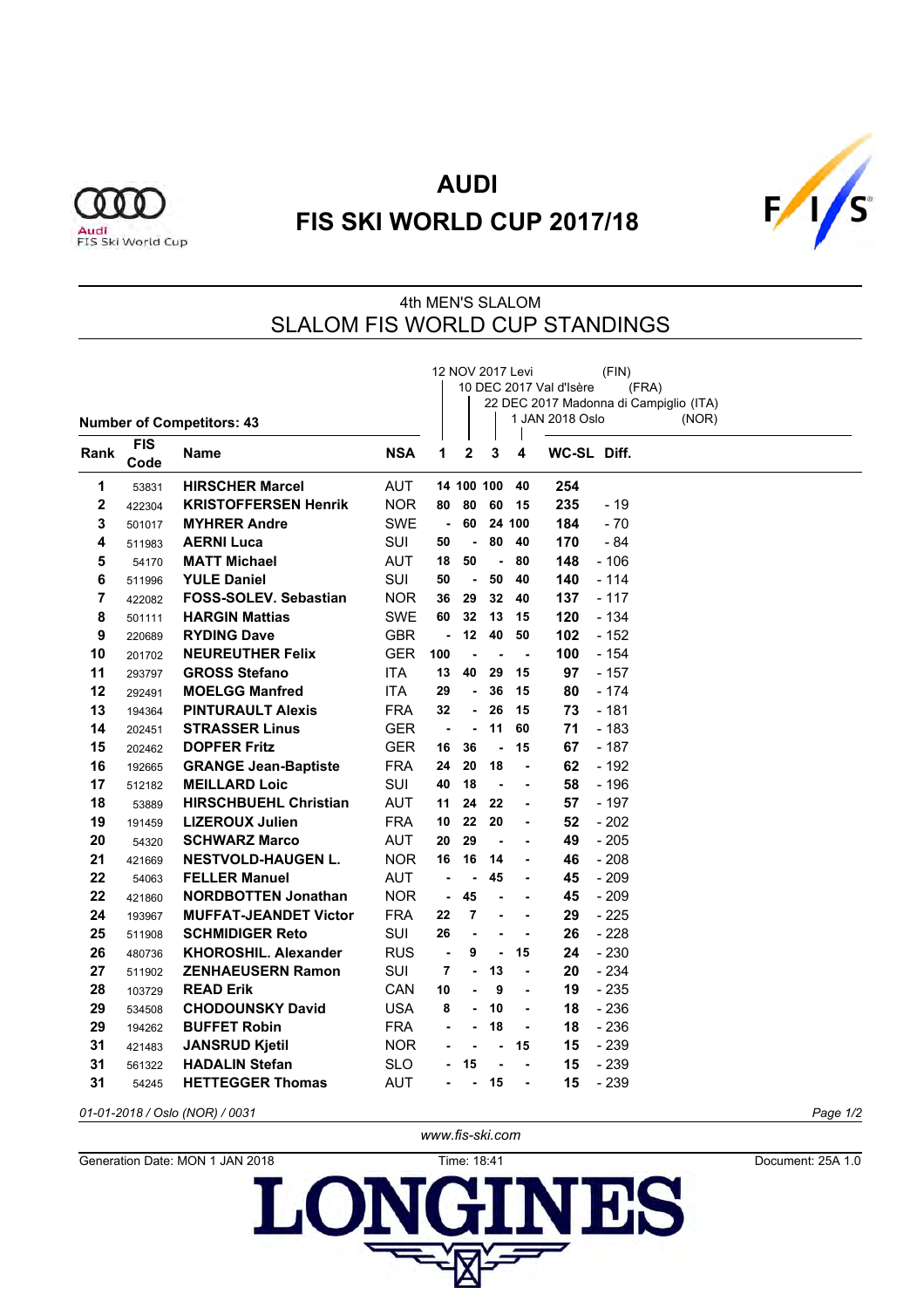#### 4th MEN'S SLALOM SLALOM FIS WORLD CUP STANDINGS

|      |                    |                                  |            | 12 NOV 2017 Levi<br>(FIN) |      |                |   |                         |             |                                                 |  |  |  |  |  |
|------|--------------------|----------------------------------|------------|---------------------------|------|----------------|---|-------------------------|-------------|-------------------------------------------------|--|--|--|--|--|
|      |                    |                                  |            |                           |      |                |   | 10 DEC 2017 Val d'Isère | (FRA)       |                                                 |  |  |  |  |  |
|      |                    | <b>Number of Competitors: 43</b> |            |                           |      |                |   | JAN 2018 Oslo           |             | 22 DEC 2017 Madonna di Campiglio (ITA)<br>(NOR) |  |  |  |  |  |
| Rank | <b>FIS</b><br>Code | <b>Name</b>                      | <b>NSA</b> | 1                         | 2    | 3              | 4 |                         | WC-SL Diff. |                                                 |  |  |  |  |  |
| 34   | 481327             | <b>TRIKHICHEV Pavel</b>          | <b>RUS</b> |                           | - 14 |                |   | 14                      | - 240       |                                                 |  |  |  |  |  |
| 35   | 201896             | <b>STEHLE Dominik</b>            | <b>GER</b> | $\blacksquare$            | 13   | ٠              | ٠ | 13                      | - 241       |                                                 |  |  |  |  |  |
| 36   | 511899             | <b>ROCHAT Marc</b>               | SUI        | $12 \,$                   |      |                |   | 12                      | - 242       |                                                 |  |  |  |  |  |
| 37   | 6190403            | <b>NOEL Clement</b>              | <b>FRA</b> | $\blacksquare$            | 11   | ٠              | ۰ | 11                      | - 243       |                                                 |  |  |  |  |  |
| 38   | 51395              | <b>DIGRUBER Marc</b>             | <b>AUT</b> | $\blacksquare$            | 10   | $\blacksquare$ |   | 10                      | $-244$      |                                                 |  |  |  |  |  |
| 39   | 202520             | <b>HOLZMANN Sebastian</b>        | <b>GER</b> | ٠                         |      | 8              | ٠ | 8                       | - 246       |                                                 |  |  |  |  |  |
| 39   | 291145             | <b>DEVILLE Cristian</b>          | <b>ITA</b> | $\blacksquare$            | 8    | $\blacksquare$ | ٠ | 8                       | - 246       |                                                 |  |  |  |  |  |
| 41   | 422507             | <b>HAUGAN Timon</b>              | <b>NOR</b> | ٠                         | ۰    | 7              | ٠ |                         | - 247       |                                                 |  |  |  |  |  |
| 42   | 201891             | <b>SCHMID Philipp</b>            | <b>GER</b> | ٠.                        | 6    |                |   | 6                       | - 248       |                                                 |  |  |  |  |  |
| 43   | 202485             | <b>KETTERER David</b>            | <b>GER</b> |                           | 5    |                |   | 5                       | - 249       |                                                 |  |  |  |  |  |



Generation Date: MON 1 JAN 2018<br> **LONGIN BS** GINES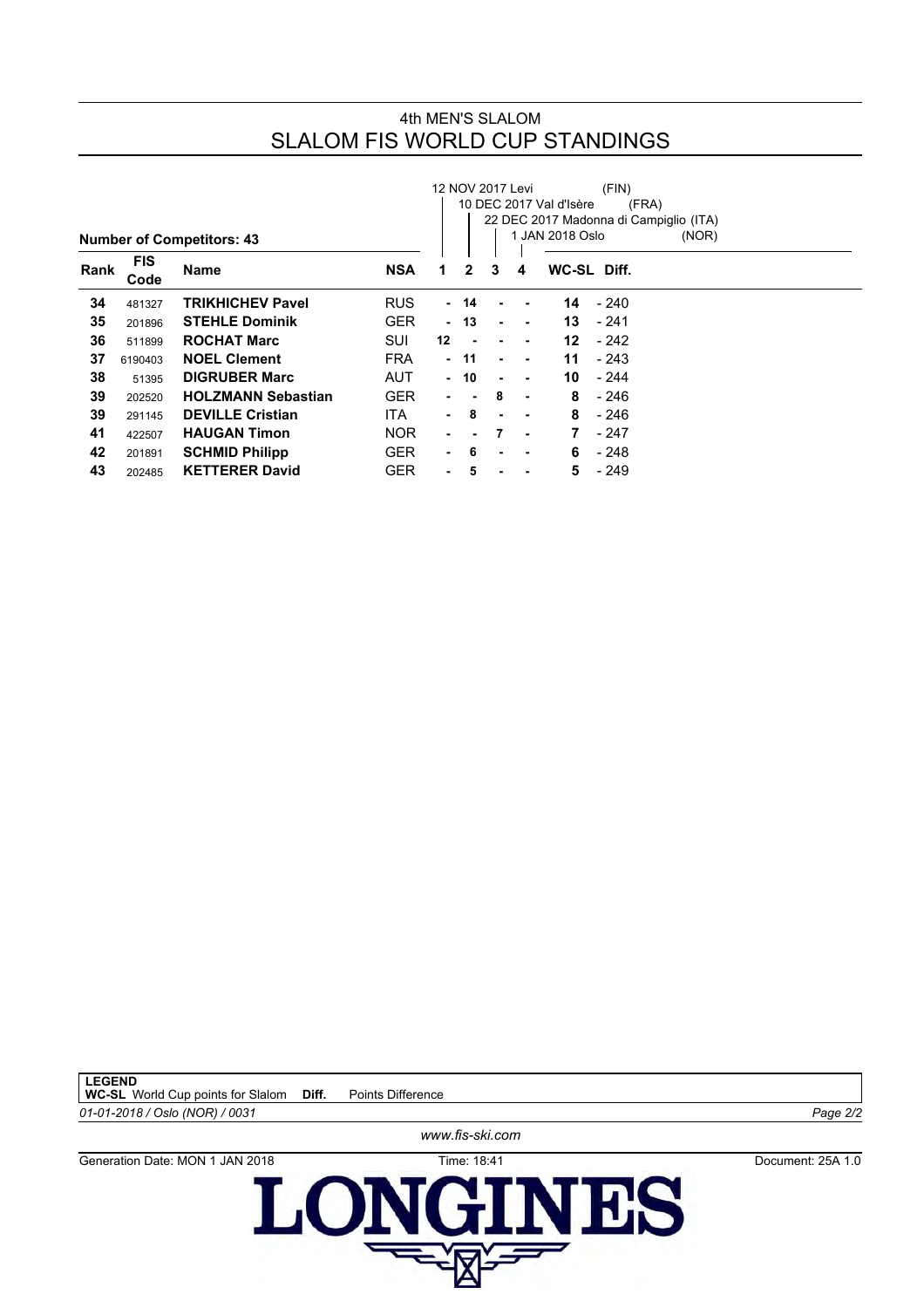



### OVERALL FIS WORLD CUP STANDINGS

#### **Number of Competitors: 130**

|             | <b>FIS</b> |                                |            |               | <b>DH</b>                | <b>SL</b>                    | <b>GS</b>                | SG                           | <b>AC</b>                |  |
|-------------|------------|--------------------------------|------------|---------------|--------------------------|------------------------------|--------------------------|------------------------------|--------------------------|--|
| Rank        | Code       | <b>Name</b>                    | <b>NSA</b> | <b>Points</b> | 4 races                  | 4 races                      | 4 races                  | 3 races                      | 1 race                   |  |
| 1           | 53831      | <b>HIRSCHER Marcel</b>         | <b>AUT</b> | 574           |                          | 254(1)                       | 320(1)                   |                              |                          |  |
| $\mathbf 2$ | 422304     | <b>KRISTOFFERSEN Henrik</b>    | <b>NOR</b> | 520           | $\blacksquare$           | 235<br>(2)                   | 285(2)                   | $\overline{a}$               |                          |  |
| 3           | 421483     | <b>JANSRUD Kjetil</b>          | <b>NOR</b> | 480           | 209<br>(3)               | 15(31)                       | 16(35)                   | 180(1)                       | 60<br>(3)                |  |
| 4           | 421328     | <b>SVINDAL Aksel Lund</b>      | <b>NOR</b> | 454           | 340(1)                   | $\overline{a}$               | $\overline{a}$           | 114(7)                       |                          |  |
| 5           | 194364     | <b>PINTURAULT Alexis</b>       | <b>FRA</b> | 402           | $\overline{a}$           | 73(13)                       | 180(4)                   | 49 (17)                      | 100<br>(1)               |  |
| 6           | 53902      | <b>MAYER Matthias</b>          | <b>AUT</b> | 318           | 156<br>(5)               | $\overline{\phantom{a}}$     | 22(30)                   | 100(9)                       | 40 (6)                   |  |
| 7           | 511383     | <b>FEUZ Beat</b>               | SUI        | 316           | 262<br>(2)               | $\overline{a}$               | $\overline{\phantom{a}}$ | 54 (15)                      | $\overline{\phantom{a}}$ |  |
| 8           | 53817      | <b>FRANZ Max</b>               | <b>AUT</b> | 303           | 131<br>(6)               | $\overline{\phantom{a}}$     | $\frac{1}{2}$            | 172(3)                       | $\overline{\phantom{a}}$ |  |
| 9           | 422139     | <b>KILDE Aleksander Aamodt</b> | <b>NOR</b> | 297           | 97 (10)                  | $\blacksquare$               | 55 (17)                  | 132 (6)                      | 13(18)                   |  |
| 10          | 291459     | <b>PARIS Dominik</b>           | <b>ITA</b> | 272           | 200(4)                   |                              | $\overline{\phantom{a}}$ | 72 (12)                      | $\overline{\phantom{a}}$ |  |
| 11          | 53980      | <b>KRIECHMAYR Vincent</b>      | <b>AUT</b> | 259           | 85 (13)                  |                              |                          | 174(2)                       |                          |  |
| 12          | 292455     | <b>FILL Peter</b>              | <b>ITA</b> | 255           | 96 (11)                  | $\overline{a}$               |                          | 79 (10)                      | 80(2)                    |  |
| 13          | 501017     | <b>MYHRER Andre</b>            | <b>SWE</b> | 246           | $\blacksquare$           | 184<br>(3)                   | 62(15)                   | $\overline{\phantom{0}}$     |                          |  |
| 14          | 202535     | <b>DRESSEN Thomas</b>          | <b>GER</b> | 220           | 120(7)                   | $\overline{a}$               |                          | 55(14)                       | 45 (5)                   |  |
| 15          | 192746     | <b>THEAUX Adrien</b>           | <b>FRA</b> | 216           | 114(8)                   | $\overline{a}$               | $\overline{a}$           | 102(8)                       |                          |  |
| 16          | 50742      | <b>REICHELT Hannes</b>         | <b>AUT</b> | 209           | 73 (16)                  | $\overline{a}$               | $\overline{a}$           | 136(5)                       |                          |  |
| 17          | 293006     | <b>INNERHOFER Christof</b>     | <b>ITA</b> | 204           | 113(9)                   |                              |                          | 67(13)                       | 24(11)                   |  |
| 18          | 511983     | <b>AERNI Luca</b>              | SUI        | 198           | $\overline{\phantom{0}}$ | 170<br>(4)                   | 28 (27)                  | $\overline{a}$               |                          |  |
| 18          | 501324     | <b>OLSSON Matts</b>            | <b>SWE</b> | 198           | $\overline{a}$           | $\qquad \qquad \blacksquare$ | 198(3)                   |                              |                          |  |
| 20          | 202059     | <b>FERSTL Josef</b>            | <b>GER</b> | 169           | 25(24)                   |                              | $\overline{\phantom{0}}$ | 144(4)                       |                          |  |
| 21          | 511896     | <b>MURISIER Justin</b>         | SUI        | 167           | $\overline{\phantom{a}}$ | $\overline{\phantom{a}}$     | 155<br>(5)               | $\qquad \qquad \blacksquare$ | 12 (19)                  |  |
| 22          | 54063      | <b>FELLER Manuel</b>           | <b>AUT</b> | 163           | $\overline{\phantom{0}}$ | 45 (22)                      | 118(8)                   | $\overline{a}$               |                          |  |
| 23          | 511513     | <b>CAVIEZEL Mauro</b>          | SUI        | 161           | 96 (11)                  | $\overline{a}$               | $\overline{\phantom{a}}$ | 15(30)                       | 50(4)                    |  |
| 24          | 54170      | <b>MATT Michael</b>            | <b>AUT</b> | 154           | $\blacksquare$           | 148<br>(5)                   | 6(42)                    | $\overline{a}$               | $\overline{\phantom{a}}$ |  |
| 25          | 200379     | <b>SANDER Andreas</b>          | <b>GER</b> | 151           | 75(15)                   | $\overline{\phantom{a}}$     | $\blacksquare$           | 76 (11)                      |                          |  |
| 26          | 421669     | <b>NESTVOLD-HAUGEN L.</b>      | <b>NOR</b> | 146           | $\overline{a}$           | 46 (21)                      | 100 (10)                 | $\overline{a}$               |                          |  |
| 27          | 202437     | <b>LUITZ Stefan</b>            | <b>GER</b> | 140           | $\overline{\phantom{0}}$ | $\blacksquare$               | 140(6)                   | $\overline{a}$               |                          |  |
| 27          | 511996     | <b>YULE Daniel</b>             | SUI        | 140           | $\overline{a}$           | 140(6)                       | $\overline{a}$           | $\overline{a}$               |                          |  |
| 29          | 422082     | FOSS-SOLEV. Sebastian          | <b>NOR</b> | 138           | $\overline{\phantom{0}}$ | 137(7)                       |                          |                              | 1(30)                    |  |
| 30          | 512182     | <b>MEILLARD Loic</b>           | SUI        | 135           | $\overline{\phantom{0}}$ | 58 (17)                      | 77(13)                   |                              |                          |  |
| 31          | 561244     | <b>KRANJEC Zan</b>             | <b>SLO</b> | 124           | $\overline{\phantom{0}}$ | $\blacksquare$               | 124(7)                   |                              |                          |  |
| 32          | 501111     | <b>HARGIN Mattias</b>          | <b>SWE</b> | 120           | $\overline{a}$           | 120<br>(8)                   | $\overline{a}$           |                              |                          |  |
| 32          | 292491     | <b>MOELGG Manfred</b>          | <b>ITA</b> | 120           | $\overline{a}$           | 80(12)                       | 40 (21)                  |                              |                          |  |
| 34          | 51215      | <b>BAUMANN Romed</b>           | <b>AUT</b> | 114           | 71(17)                   | $\blacksquare$               | $\overline{\phantom{a}}$ | 17(29)                       | 26 (10)                  |  |
| 35          | 512039     | <b>ROULIN Gilles</b>           | SUI        | 110           | 80 (14)                  | $\overline{\phantom{a}}$     |                          | 26 (22)                      | 4 (27)                   |  |
| 36          | 534562     | <b>LIGETY Ted</b>              | <b>USA</b> | 104           | $\overline{\phantom{0}}$ |                              | 104(9)                   |                              |                          |  |
| 37          | 220689     | <b>RYDING Dave</b>             | <b>GBR</b> | 102           |                          | 102<br>(9)                   |                          |                              |                          |  |
|             |            | 01-01-2018 / Oslo (NOR) / 0031 |            |               |                          |                              |                          |                              | Page 1/4                 |  |

Generation Date: MON 1 JAN 2018 Time: 18:40 Document: 25B 1.0

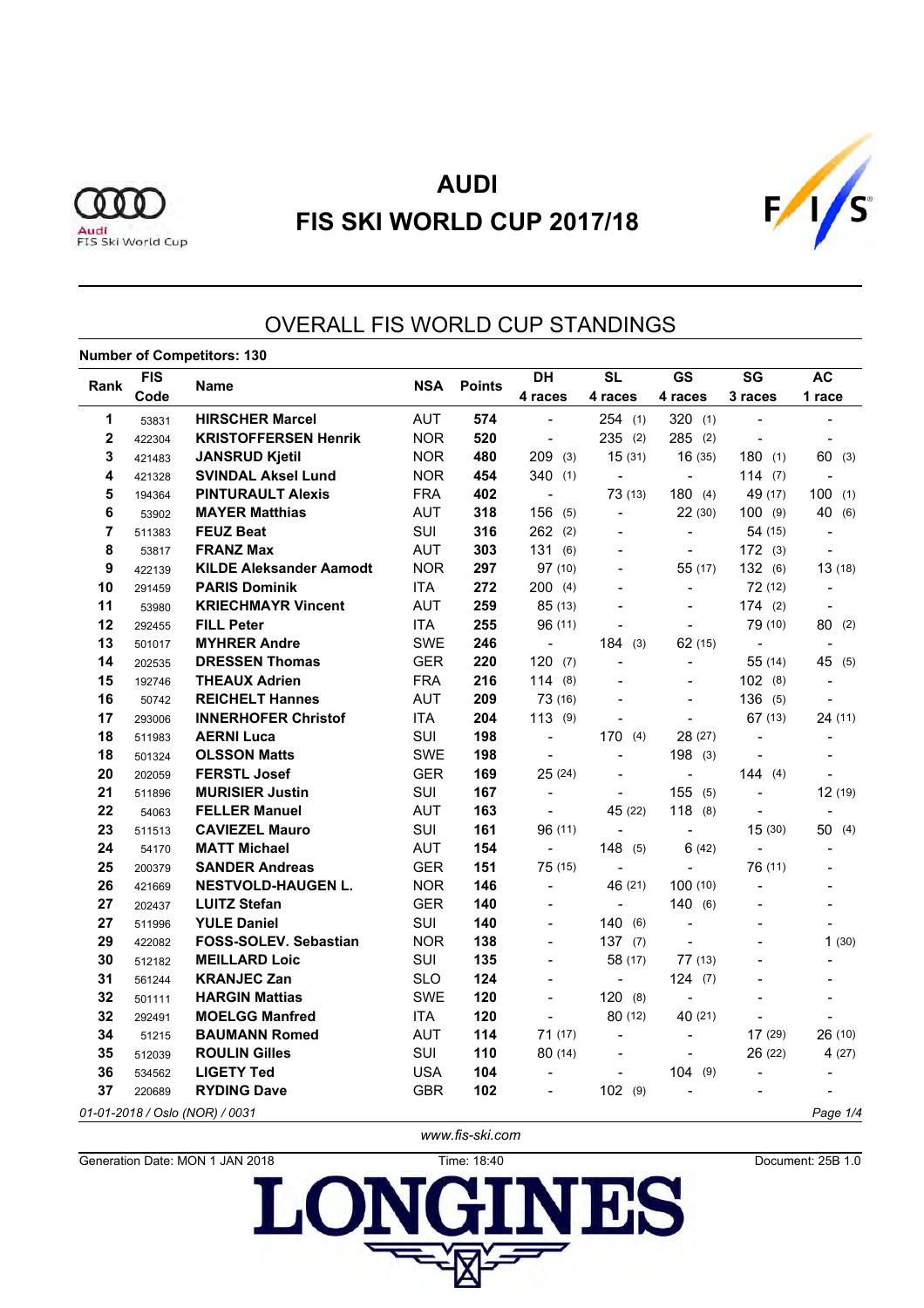### OVERALL FIS WORLD CUP STANDINGS

**Number of Competitors: 130**

|      | <b>FIS</b> | שטו וסשוווטט וט שעוווועט ווער   |            |               | DH                       | <b>SL</b>                    | GS                       | SG                           | <b>AC</b>                    |
|------|------------|---------------------------------|------------|---------------|--------------------------|------------------------------|--------------------------|------------------------------|------------------------------|
| Rank | Code       | Name                            | <b>NSA</b> | <b>Points</b> | 4 races                  | 4 races                      | 4 races                  | 3 races                      | 1 race                       |
| 38   | 201702     | <b>NEUREUTHER Felix</b>         | <b>GER</b> | 100           | $\overline{\phantom{a}}$ | 100(10)                      | $\overline{\phantom{0}}$ | $\overline{\phantom{0}}$     | $\overline{\phantom{a}}$     |
| 39   | 293797     | <b>GROSS Stefano</b>            | <b>ITA</b> | 97            | $\overline{\phantom{a}}$ | 97(11)                       |                          | $\overline{\phantom{0}}$     |                              |
| 40   | 990116     | <b>DE ALIPRANDINI Luca</b>      | <b>ITA</b> | 93            | $\blacksquare$           | $\overline{\phantom{a}}$     | 78 (12)                  | 6(37)                        | 9(22)                        |
| 41   | 194495     | <b>FAIVRE Mathieu</b>           | <b>FRA</b> | 81            |                          | $\overline{\phantom{a}}$     | 81(11)                   | $\overline{\phantom{0}}$     | $\qquad \qquad \blacksquare$ |
| 42   | 202462     | <b>DOPFER Fritz</b>             | <b>GER</b> | 78            |                          | 67(15)                       | 11(40)                   | $\overline{\phantom{0}}$     | $\overline{a}$               |
| 43   | 193967     | <b>MUFFAT-JEANDET Victor</b>    | <b>FRA</b> | 72            | $\overline{\phantom{a}}$ | 29(24)                       | 38 (23)                  |                              | 5(26)                        |
| 43   | 380335     | <b>ZUBCIC Filip</b>             | CRO        | 72            | $\overline{\phantom{a}}$ | $\blacksquare$               | 72 (14)                  |                              |                              |
| 45   | 6530104    | <b>BENNETT Bryce</b>            | <b>USA</b> | 71            | 59 (19)                  | $\overline{\phantom{a}}$     |                          | -                            | 12 (19)                      |
| 45   | 202451     | <b>STRASSER Linus</b>           | <b>GER</b> | 71            | $\blacksquare$           | 71(14)                       |                          | $\overline{\phantom{0}}$     | $\overline{\phantom{a}}$     |
| 47   | 102899     | <b>OSBORNE-PARADIS Manuel</b>   | CAN        | 70            | 69 (18)                  | $\qquad \qquad \blacksquare$ |                          | 1(42)                        | $\overline{\phantom{a}}$     |
| 48   | 561255     | <b>CATER Martin</b>             | <b>SLO</b> | 67            | 6(39)                    | $\overline{\phantom{a}}$     |                          | 25 (23)                      | 36(7)                        |
| 49   | 934643     | <b>GOLDBERG Jared</b>           | <b>USA</b> | 66            | 50(21)                   | $\overline{\phantom{a}}$     |                          | $\overline{\phantom{0}}$     | 16(15)                       |
| 50   | 54320      | <b>SCHWARZ Marco</b>            | <b>AUT</b> | 63            | $\overline{\phantom{a}}$ | 49 (20)                      | 14(36)                   |                              | $\qquad \qquad \blacksquare$ |
| 51   | 192665     | <b>GRANGE Jean-Baptiste</b>     | <b>FRA</b> | 62            | $\blacksquare$           | 62(16)                       |                          |                              |                              |
| 52   | 292967     | <b>EISATH Florian</b>           | <b>ITA</b> | 58            | $\blacksquare$           | $\blacksquare$               | 58 (16)                  |                              |                              |
| 53   | 53889      | <b>HIRSCHBUEHL Christian</b>    | <b>AUT</b> | 57            | $\overline{\phantom{a}}$ | 57(18)                       |                          |                              |                              |
| 54   | 561216     | <b>KLINE Bostjan</b>            | <b>SLO</b> | 56            | 8 (36)                   |                              |                          | 34 (19)                      | 14(17)                       |
| 55   | 294890     | <b>NANI Roberto</b>             | <b>ITA</b> | 55            | $\overline{a}$           |                              | 55 (17)                  | $\overline{\phantom{0}}$     | $\qquad \qquad \blacksquare$ |
| 56   | 202597     | <b>SCHMID Alexander</b>         | <b>GER</b> | 54            |                          |                              | 54 (19)                  |                              |                              |
| 57   | 100558     | <b>COOK Dustin</b>              | CAN        | 53            |                          |                              |                          | 53 (16)                      |                              |
| 58   | 191459     | <b>LIZEROUX Julien</b>          | <b>FRA</b> | 52            | $\blacksquare$           | 52 (19)                      |                          | $\overline{a}$               | $\blacksquare$               |
| 59   | 512031     | <b>BARANDUN Gian Luca</b>       | SUI        | 51            | 22 (27)                  | $\overline{\phantom{a}}$     |                          |                              | 29<br>(9)                    |
| 59   | 191740     | <b>CLAREY Johan</b>             | <b>FRA</b> | 51            | 51 (20)                  |                              |                          |                              | $\overline{\phantom{a}}$     |
| 59   | 191750     | <b>FANARA Thomas</b>            | <b>FRA</b> | 51            | $\blacksquare$           |                              | 51(20)                   |                              |                              |
| 62   | 511139     | <b>KUENG Patrick</b>            | SUI        | 49            | 49 (22)                  |                              |                          |                              |                              |
| 63   | 104096     | <b>THOMPSON Broderick</b>       | CAN        | 48            | 16 (30)                  | $\overline{\phantom{a}}$     |                          |                              | 32 (8)                       |
| 64   | 421860     | <b>NORDBOTTEN Jonathan</b>      | <b>NOR</b> | 45            | $\overline{\phantom{a}}$ | 45 (22)                      |                          |                              | $\overline{\phantom{a}}$     |
| 65   | 103729     | <b>READ Erik</b>                | CAN        | 43            |                          | 19 (28)                      | 24 (28)                  |                              |                              |
| 66   | 511638     | <b>TUMLER Thomas</b>            | SUI        | 42            |                          | $\overline{\phantom{a}}$     |                          | 42 (18)                      |                              |
| 67   | 531799     | <b>FORD Tommy</b>               | <b>USA</b> | 40            |                          |                              | 40 (21)                  | $\overline{\phantom{0}}$     | $\overline{\phantom{a}}$     |
| 68   | 511852     | <b>CAVIEZEL Gino</b>            | SUI        | 37            |                          | $\overline{a}$               | 37(24)                   |                              |                              |
| 68   | 291318     | <b>TONETTI Riccardo</b>         | <b>ITA</b> | 37            |                          |                              | 17(33)                   |                              | 20(13)                       |
| 70   | 54031      | <b>LEITINGER Roland</b>         | <b>AUT</b> | 36            |                          |                              | 36(25)                   |                              | $\blacksquare$               |
| 71   | 54027      | <b>BRENNSTEINER Stefan</b>      | <b>AUT</b> | 35            |                          |                              | 35(26)                   | $\overline{\phantom{0}}$     | $\overline{\phantom{a}}$     |
| 72   | 561322     | <b>HADALIN Stefan</b>           | <b>SLO</b> | 34            |                          | 15(31)                       | 19 (31)                  |                              |                              |
| 72   | 194190     | <b>ROGER Brice</b>              | <b>FRA</b> | 34            | 30(23)                   |                              |                          | 4(38)                        |                              |
| 74   | 531452     | <b>BIESEMEYER Thomas</b>        | <b>USA</b> | 31            |                          |                              |                          | 31(20)                       |                              |
| 75   | 530874     | <b>GANONG Travis</b>            | <b>USA</b> | 30            | 1(45)                    |                              |                          | 29(21)                       |                              |
| 75   | 422310     | <b>SEJERSTED Adrian Smiseth</b> | <b>NOR</b> | 30            | 12(33)                   |                              |                          | 18(28)                       |                              |
| 77   | 511908     | <b>SCHMIDIGER Reto</b>          | SUI        | 26            | $\overline{\phantom{a}}$ | 26 (25)                      |                          | $\blacksquare$               |                              |
| 77   | 54009      | <b>WALDER Christian</b>         | AUT        | 26            | 4(42)                    | $\overline{\phantom{a}}$     |                          | 22 (26)                      |                              |
| 79   | 511529     | <b>GISIN Marc</b>               | SUI        | 24            | 14(32)                   |                              |                          | $\qquad \qquad \blacksquare$ | 10(21)                       |
| 79   | 480736     | <b>KHOROSHIL. Alexander</b>     | <b>RUS</b> | 24            | $\overline{\phantom{0}}$ | 24 (26)                      |                          | $\overline{\phantom{a}}$     |                              |
| 79   | 54076      | <b>KOECK Niklas</b>             | AUT        | 24            |                          | $\qquad \qquad \blacksquare$ |                          | 24(24)                       |                              |
| 79   | 103865     | <b>PHILP Trevor</b>             | CAN        | 24            |                          |                              | 24 (28)                  |                              |                              |
| 79   | 194368     | <b>RAFFORT Nicolas</b>          | <b>FRA</b> | 24            | 24(25)                   |                              | $\overline{\phantom{0}}$ |                              |                              |
| 79   | 511981     | <b>WEBER Ralph</b>              | SUI        | 24            |                          |                              |                          | 9(32)                        | 15(16)                       |
|      |            | 01-01-2018 / Oslo (NOR) / 0031  |            |               |                          |                              |                          |                              | Page 2/4                     |

*www.fis-ski.com*

Generation Date: MON 1 JAN 2018  $\sum_{\text{General} \text{D}}$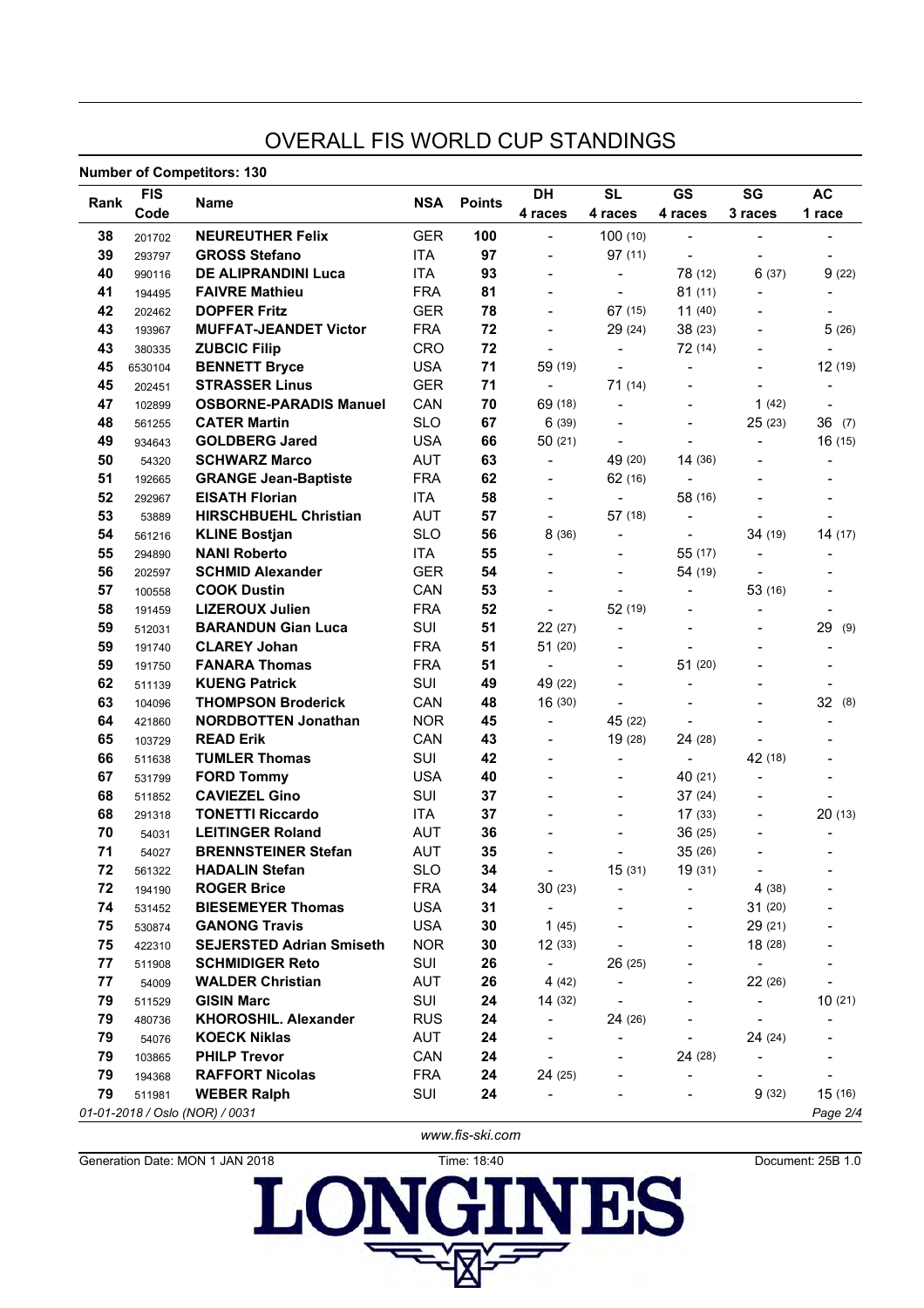### OVERALL FIS WORLD CUP STANDINGS

#### **Number of Competitors: 130**

|      | namper or competitors, red<br><b>FIS</b><br>Name |                             |            |               | DH                           | <b>SL</b>                    | <b>GS</b>                | SG                           | <b>AC</b>                    |  |
|------|--------------------------------------------------|-----------------------------|------------|---------------|------------------------------|------------------------------|--------------------------|------------------------------|------------------------------|--|
| Rank | Code                                             |                             | <b>NSA</b> | <b>Points</b> | 4 races                      | 4 races                      | 4 races                  | 3 races                      | 1 race                       |  |
| 85   | 192932                                           | <b>FAYED Guillermo</b>      | <b>FRA</b> | 23            | 23 (26)                      | $\blacksquare$               | $\blacksquare$           | $\blacksquare$               |                              |  |
| 85   | 530939                                           | <b>WEIBRECHT Andrew</b>     | <b>USA</b> | 23            | $\overline{a}$               |                              |                          | 23 (25)                      |                              |  |
| 87   | 102263                                           | <b>GUAY Erik</b>            | CAN        | 22            | $\overline{\phantom{a}}$     | $\overline{\phantom{0}}$     | $\overline{\phantom{0}}$ | 22(26)                       | $\overline{\phantom{a}}$     |  |
| 87   | 561217                                           | <b>KOSI Klemen</b>          | <b>SLO</b> | 22            | $\overline{\phantom{a}}$     |                              | $\overline{\phantom{0}}$ | $\overline{\phantom{0}}$     | 22(12)                       |  |
| 87   | 54005                                            | <b>STRIEDINGER Otmar</b>    | <b>AUT</b> | 22            | 22 (27)                      |                              | $\overline{a}$           | $\overline{a}$               | $\overline{\phantom{a}}$     |  |
| 90   | 53981                                            | <b>KROELL Johannes</b>      | <b>AUT</b> | 20            | 20(29)                       | $\overline{a}$               |                          | $\qquad \qquad \blacksquare$ |                              |  |
| 90   | 511902                                           | <b>ZENHAEUSERN Ramon</b>    | SUI        | 20            | $\blacksquare$               | 20(27)                       |                          | $\overline{\phantom{0}}$     |                              |  |
| 92   | 512042                                           | <b>KRYENBUEHL Urs</b>       | SUI        | 19            | 10(34)                       | $\overline{a}$               | $\overline{\phantom{0}}$ | 9(32)                        |                              |  |
| 92   | 422120                                           | <b>SAUGESTAD Stian</b>      | <b>NOR</b> | 19            | 6(39)                        | $\overline{\phantom{a}}$     |                          | 13(31)                       |                              |  |
| 94   | 194262                                           | <b>BUFFET Robin</b>         | <b>FRA</b> | 18            | $\qquad \qquad \blacksquare$ | 18 (29)                      |                          | $\overline{\phantom{0}}$     |                              |  |
| 94   | 534508                                           | <b>CHODOUNSKY David</b>     | <b>USA</b> | 18            | $\overline{\phantom{0}}$     | 18(29)                       |                          | -                            |                              |  |
| 94   | 6530319                                          | <b>COCHRAN-SIEGLE Ryan</b>  | <b>USA</b> | 18            | $\overline{\phantom{0}}$     | $\overline{\phantom{a}}$     | $\overline{a}$           | $\overline{\phantom{0}}$     | 18 (14)                      |  |
| 94   | 511741                                           | <b>ZURBRIGGEN Elia</b>      | SUI        | 18            | $\overline{\phantom{0}}$     | $\blacksquare$               | 18 (32)                  | $\overline{\phantom{0}}$     | $\blacksquare$               |  |
| 98   | 481103                                           | <b>ANDRIENKO Aleksander</b> | <b>RUS</b> | 17            |                              | $\blacksquare$               | 17(33)                   | $\overline{\phantom{0}}$     |                              |  |
| 99   | 422073                                           | <b>NETELAND Bjoernar</b>    | <b>NOR</b> | 16            | $\overline{a}$               |                              | 14(36)                   | 2(41)                        |                              |  |
| 100  | 54245                                            | <b>HETTEGGER Thomas</b>     | <b>AUT</b> | 15            | $\qquad \qquad \blacksquare$ | 15(31)                       |                          |                              |                              |  |
| 100  | 202525                                           | <b>SCHMID Manuel</b>        | <b>GER</b> | 15            | 15 (31)                      | $\qquad \qquad \blacksquare$ |                          |                              |                              |  |
| 102  | 481327                                           | <b>TRIKHICHEV Pavel</b>     | <b>RUS</b> | 14            | $\blacksquare$               | 14(34)                       |                          | $\overline{\phantom{0}}$     |                              |  |
| 103  | 6190176                                          | <b>BAILET Matthieu</b>      | <b>FRA</b> | 13            | 9(35)                        | $\qquad \qquad \blacksquare$ |                          | 4 (38)                       |                              |  |
| 103  | 990048                                           | <b>BORSOTTI Giovanni</b>    | <b>ITA</b> | 13            | $\overline{a}$               |                              | 13(38)                   |                              |                              |  |
| 103  | 194935                                           | <b>FAVROT Thibaut</b>       | <b>FRA</b> | 13            | $\overline{a}$               | $\blacksquare$               | 13(38)                   |                              |                              |  |
| 103  | 201896                                           | <b>STEHLE Dominik</b>       | <b>GER</b> | 13            | $\overline{\phantom{0}}$     | 13(35)                       |                          |                              |                              |  |
| 107  | 511899                                           | <b>ROCHAT Marc</b>          | SUI        | 12            | $\overline{\phantom{0}}$     | 12 (36)                      |                          |                              |                              |  |
| 108  | 534959                                           | <b>JITLOFF Tim</b>          | <b>USA</b> | 11            | $\overline{\phantom{0}}$     | $\overline{\phantom{a}}$     | 11(40)                   |                              |                              |  |
| 108  | 6190403                                          | <b>NOEL Clement</b>         | <b>FRA</b> | 11            | $\overline{\phantom{0}}$     | 11(37)                       |                          |                              |                              |  |
| 110  | 51395                                            | <b>DIGRUBER Marc</b>        | <b>AUT</b> | 10            |                              | 10(38)                       |                          |                              |                              |  |
| 111  | 194298                                           | <b>GIEZENDANNER Blaise</b>  | <b>FRA</b> | 9             | $\overline{a}$               | $\qquad \qquad \blacksquare$ |                          | 9(32)                        |                              |  |
| 112  | 291145                                           | <b>DEVILLE Cristian</b>     | <b>ITA</b> | 8             | $\overline{\phantom{0}}$     | 8(39)                        |                          |                              |                              |  |
| 112  | 292514                                           | <b>HEEL Werner</b>          | <b>ITA</b> | 8             | 8 (36)                       | $\qquad \qquad \blacksquare$ |                          |                              |                              |  |
| 112  | 202520                                           | <b>HOLZMANN Sebastian</b>   | <b>GER</b> | 8             |                              | 8(39)                        |                          |                              |                              |  |
| 112  | 501987                                           | <b>MONSEN Felix</b>         | <b>SWE</b> | 8             |                              |                              |                          |                              | 8(23)                        |  |
| 112  | 422278                                           | <b>WINDINGSTAD Rasmus</b>   | <b>NOR</b> | 8             |                              |                              |                          | 8(35)                        |                              |  |
| 117  | 194858                                           | <b>ALLEGRE Nils</b>         | <b>FRA</b> | 7             |                              |                              |                          | 7(36)                        |                              |  |
| 117  | 422507                                           | <b>HAUGAN Timon</b>         | <b>NOR</b> | 7             |                              | 7(41)                        |                          |                              | $\qquad \qquad \blacksquare$ |  |
| 117  | 930024                                           | <b>MAPLE Wiley</b>          | <b>USA</b> | 7             | 7(38)                        |                              |                          |                              |                              |  |
| 117  | 512038                                           | <b>ROGENTIN Stefan</b>      | SUI        | 7             | -                            |                              |                          |                              | 7(24)                        |  |
| 121  | 511847                                           | <b>MANI Nils</b>            | SUI        | 6             | 3(43)                        |                              |                          |                              | 3(28)                        |  |
| 121  | 194167                                           | <b>MUZATON Maxence</b>      | <b>FRA</b> | 6             |                              |                              |                          |                              | 6(25)                        |  |
| 121  | 201891                                           | <b>SCHMID Philipp</b>       | <b>GER</b> | 6             |                              | 6(42)                        |                          |                              |                              |  |
| 124  | 202485                                           | <b>KETTERER David</b>       | <b>GER</b> | 5             |                              | 5(43)                        |                          |                              |                              |  |
| 124  | 180570                                           | <b>ROMAR Andreas</b>        | <b>FIN</b> | 5             | 5(41)                        |                              |                          |                              |                              |  |
| 126  | 54209                                            | <b>KRENN Christoph</b>      | AUT        | 4             |                              |                              |                          | 4 (38)                       |                              |  |
| 126  | 53985                                            | <b>MATHIS Marcel</b>        | <b>AUT</b> | 4             |                              | $\qquad \qquad \blacksquare$ | 4(43)                    |                              |                              |  |
| 128  | 6290985                                          | <b>BUZZI Emanuele</b>       | ITA        | 2             |                              |                              |                          |                              | 2(29)                        |  |
| 128  | 202345                                           | <b>SCHWAIGER Dominik</b>    | <b>GER</b> | 2             | 2(44)                        |                              |                          |                              |                              |  |
| 130  | 103271                                           | <b>THOMSEN Benjamin</b>     | CAN        | 1             | 1(45)                        |                              |                          |                              |                              |  |

*01-01-2018 / Oslo (NOR) / 0031 Page 3/4*

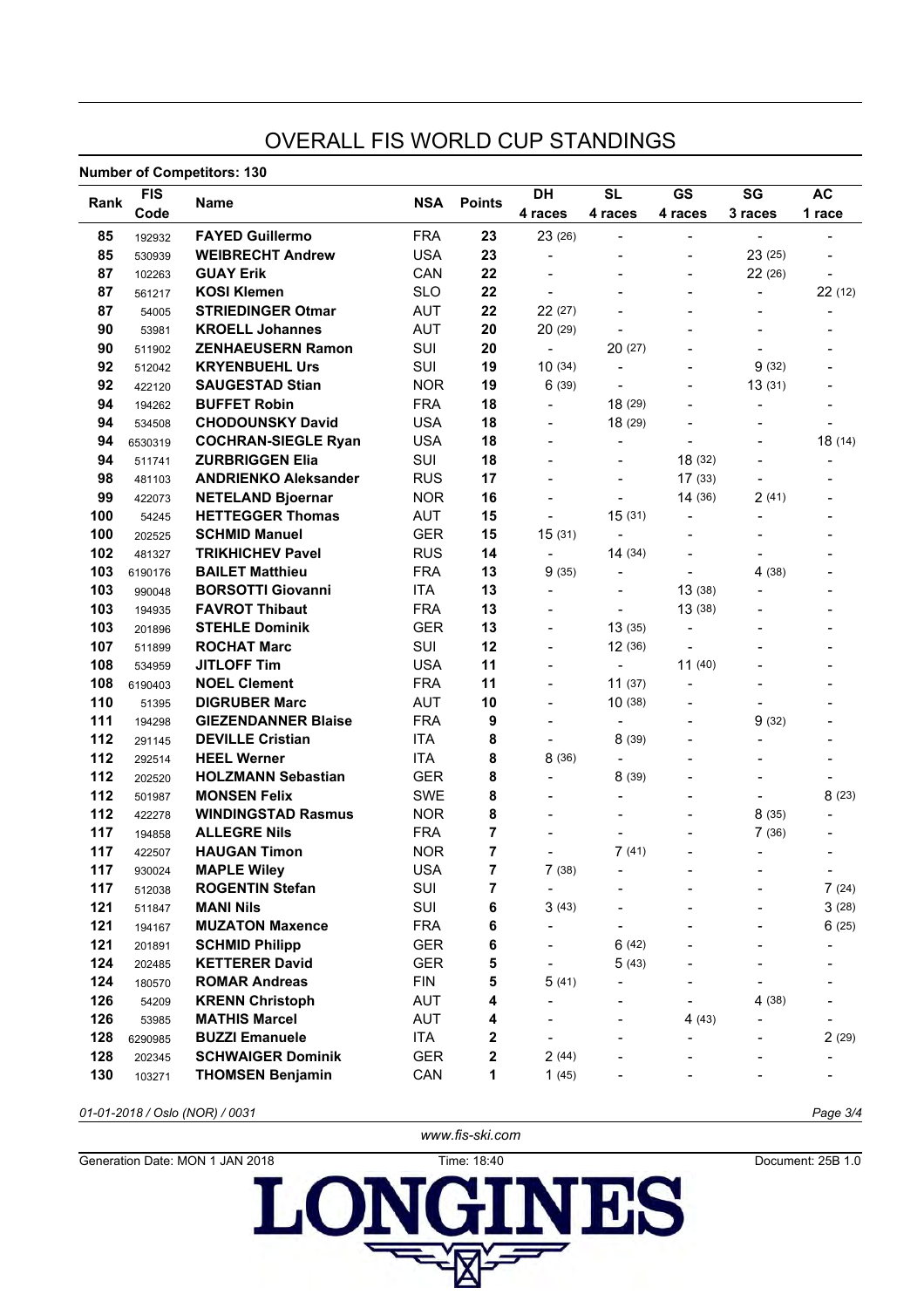## OVERALL FIS WORLD CUP STANDINGS

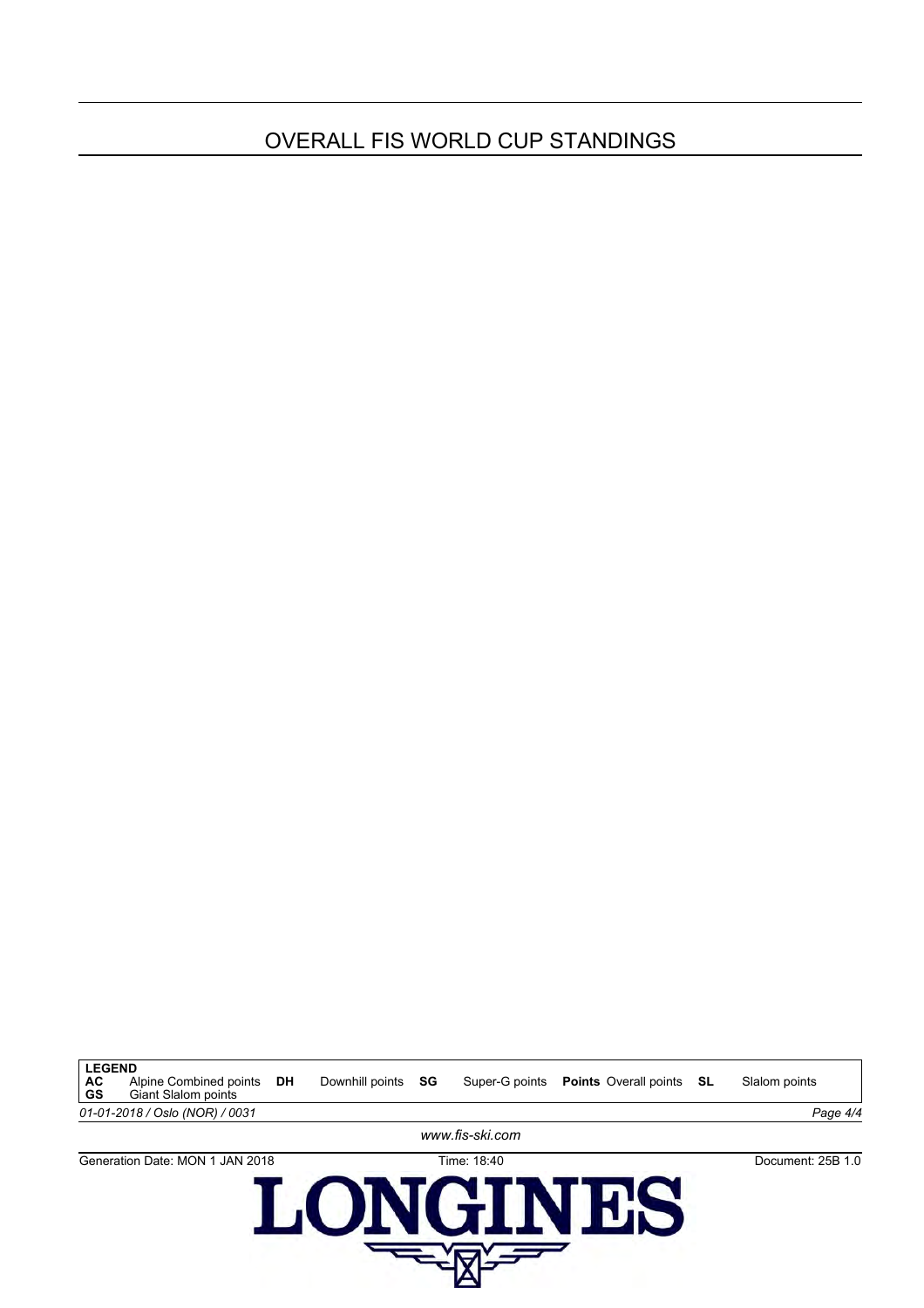



## MEN FIS NATION CUP

|      | <b>Number of Nations: 14</b> |                                 |               |         |                          |     |     |                          |                          |           |  |  |  |  |  |
|------|------------------------------|---------------------------------|---------------|---------|--------------------------|-----|-----|--------------------------|--------------------------|-----------|--|--|--|--|--|
| Rank | <b>NSA</b>                   |                                 | <b>Points</b> | Diff.   | <b>DH</b>                | SL  | GS  | SG                       | AC                       | <b>TE</b> |  |  |  |  |  |
| 1    | <b>AUT</b>                   | <b>Austria</b>                  | 2410          |         | 562                      | 578 | 555 | 649                      | 66                       |           |  |  |  |  |  |
| 2    | <b>NOR</b>                   | <b>Norway</b>                   | 2160          | $-250$  | 664                      | 485 | 470 | 467                      | 74                       |           |  |  |  |  |  |
| 3    | SUI                          | <b>Switzerland</b>              | 1562          | - 848   | 536                      | 426 | 315 | 155                      | 130                      |           |  |  |  |  |  |
| 4    | ITA                          | Italy                           | 1222          | - 1188  | 417                      | 185 | 261 | 224                      | 135                      |           |  |  |  |  |  |
| 5    | <b>FRA</b>                   | <b>France</b>                   | 1145          | $-1265$ | 251                      | 245 | 363 | 175                      | 111                      |           |  |  |  |  |  |
| 6    | <b>GER</b>                   | Germany                         | 1032          | - 1378  | 237                      | 270 | 205 | 275                      | 45                       |           |  |  |  |  |  |
|      | <b>SWE</b>                   | <b>Sweden</b>                   | 572           | - 1838  | $\overline{\phantom{a}}$ | 304 | 260 |                          | 8                        |           |  |  |  |  |  |
| 8    | <b>USA</b>                   | <b>United States of America</b> | 419           | $-1991$ | 117                      | 18  | 155 | 83                       | 46                       |           |  |  |  |  |  |
| 9    | <b>SLO</b>                   | <b>Slovenia</b>                 | 303           | - 2107  | 14                       | 15  | 143 | 59                       | 72                       |           |  |  |  |  |  |
| 10   | <b>CAN</b>                   | Canada                          | 261           | $-2149$ | 86                       | 19  | 48  | 76                       | 32                       |           |  |  |  |  |  |
| 11   | <b>GBR</b>                   | <b>Great Britain</b>            | 102           | - 2308  | $\blacksquare$           | 102 |     | $\overline{\phantom{0}}$ | $\overline{\phantom{a}}$ |           |  |  |  |  |  |
| 12   | CRO                          | Croatia                         | 72            | - 2338  | $\overline{\phantom{a}}$ |     | 72  | $\overline{\phantom{0}}$ | -                        |           |  |  |  |  |  |
| 13   | <b>RUS</b>                   | <b>Russian Federation</b>       | 55            | - 2355  |                          | 38  | 17  | $\overline{\phantom{0}}$ | $\overline{\phantom{0}}$ |           |  |  |  |  |  |
| 14   | <b>FIN</b>                   | <b>Finland</b>                  | 5             | $-2405$ | 5                        |     |     |                          |                          |           |  |  |  |  |  |

*01-01-2018 / Oslo (NOR) / 0031 Page 1/1*

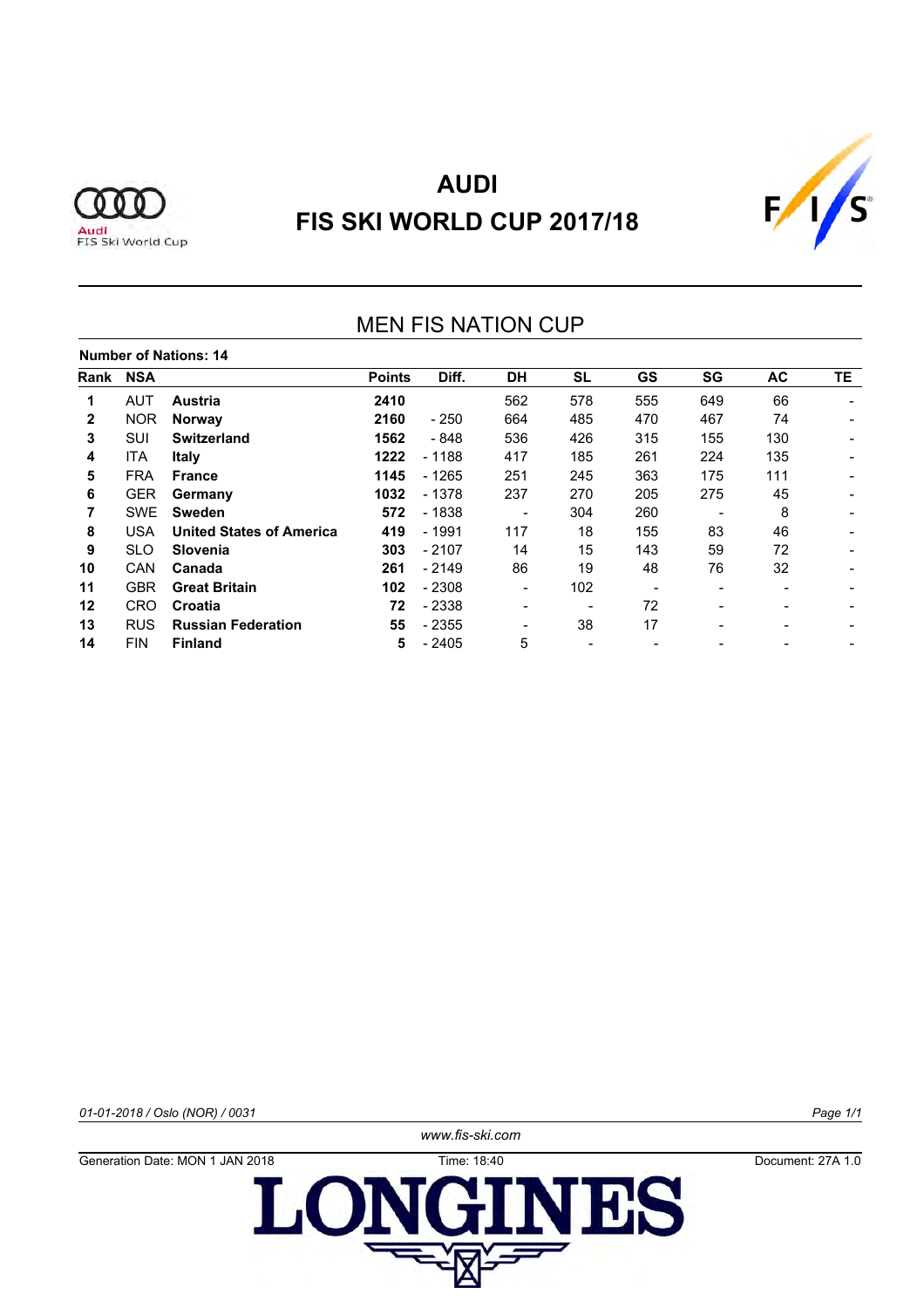



#### FIS OVERALL NATION CUP **Number of Nations: 22 Rk NSA Overall+TE DH Points SL Points GS Points SG Points AC Points M+W M W M+W M W M+W M W M+W M W M+W M W M+W M W** AUT **4208** 2410 1798 **840** 562 278 **1092** 578 514 **932** 555 377 **1278** 649 629 **66** 66 - SUI **3357** 1562 1795 **746** 536 210 **1064** 426 638 **554** 315 239 **863** 155 708 **130** 130 - NOR **2794** 2160 634 **696** 664 32 **670** 485 185 **745** 470 275 **609** 467 142 **74** 74 - ITA **2681** 1222 1459 **620** 417 203 **385** 185 200 **771** 261 510 **770** 224 546 **135** 135 - GER **1925** 1032 893 **411** 237 174 **578** 270 308 **508** 205 303 **383** 275 108 **45** 45 - USA **1801** 419 1382 **449** 117 332 **527** 18 509 **442** 155 287 **337** 83 254 **46** 46 - FRA **1798** 1145 653 **266** 251 15 **307** 245 62 **700** 363 337 **414** 175 239 **111** 111 - SWE **1186** 572 614 **-** - - **743** 304 439 **429** 260 169 **6** - 6 **8** 8 - SLO **633** 303 330 **14** 14 - **117** 15 102 **369** 143 226 **61** 59 2 **72** 72 - SVK **425** - 425 **-** - - **345** - 345 **80** - 80 **-** - - **-** - - LIE **374** - 374 **125** - 125 **-** - - **9** - 9 **240** - 240 **-** - - CAN **360** 261 99 **86** 86 - **97** 19 78 **64** 48 16 **81** 76 5 **32** 32 - GBR **140** 102 38 **-** - - **103** 102 1 **37** - 37 **-** - - **-** - - CRO **72** 72 - **-** - - **-** - - **72** 72 - **-** - - **-** - - CZE **58** - 58 **56** - 56 **2** - 2 **-** - - **-** - - **-** - - RUS **55** 55 - **-** - - **38** 38 - **17** 17 - **-** - - **-** - - SRB **25** - 25 **-** - - **25** - 25 **-** - - **-** - - **-** - - HUN **18** - 18 **18** - 18 **-** - - **-** - - **-** - - **-** - - POL **14** - 14 **-** - - **14** - 14 **-** - - **-** - - **-** - - NED **12** - 12 **-** - - **6** - 6 **6** - 6 **-** - - **-** - - JPN **6** - 6 **-** - - **-** - - **6** - 6 **-** - - **-** - - FIN **5** 5 - **5** 5 - **-** - - **-** - - **-** - - **-** - -

*01-01-2018 / Oslo (NOR) / 0031 Page 1/1*

*www.fis-ski.com*

Generation Date: MON 1 JAN 2018 Time: 18:39 Document: 27C 1.0LON **TIBS**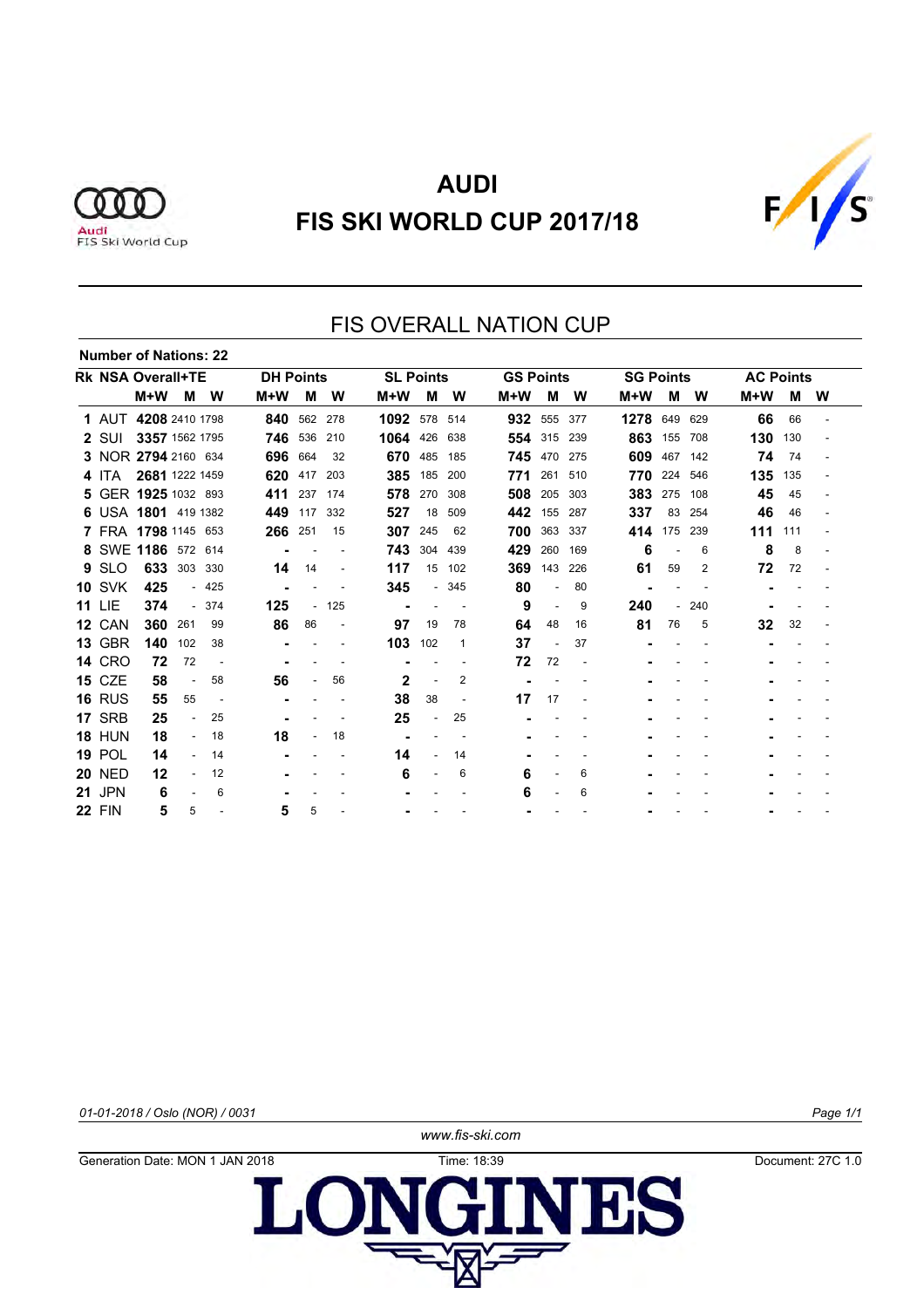



### MANUFACTURERS STANDINGS MEN

#### **Number of Manufacturers: 7**

| Rank | <b>Manufacturer</b> | <b>Points</b> | Diff.   | <b>DH</b>      | <b>SL</b> | GS                       | SG                       | AC.                      |
|------|---------------------|---------------|---------|----------------|-----------|--------------------------|--------------------------|--------------------------|
|      | Head                | 2495          |         | 965            | 205       | 465                      | 660                      | 200                      |
|      | Rossignol           | 1260          | $-1235$ | 155            | 450       | 570                      | 40                       | 45                       |
| 3    | Atomic              | 1155          | $-1340$ | 110            | 345       | 370                      | 200                      | 130                      |
| 4    | Fischer             | 415           | $-2080$ | 40             | 230       | $\overline{\phantom{0}}$ | 145                      |                          |
| 5    | Salomon             | 375           | $-2120$ | 85             | 170       | $\overline{\phantom{0}}$ | 120                      | -                        |
| 6    | Nordica             | 285           | $-2210$ | 185            | 100       | -                        | $\overline{\phantom{a}}$ | $\overline{\phantom{0}}$ |
|      | Voelkl              | 175           | $-2320$ | $\blacksquare$ | 80        | 95                       | $\qquad \qquad$          |                          |

*01-01-2018 / Oslo (NOR) / 0031 Page 1/1*